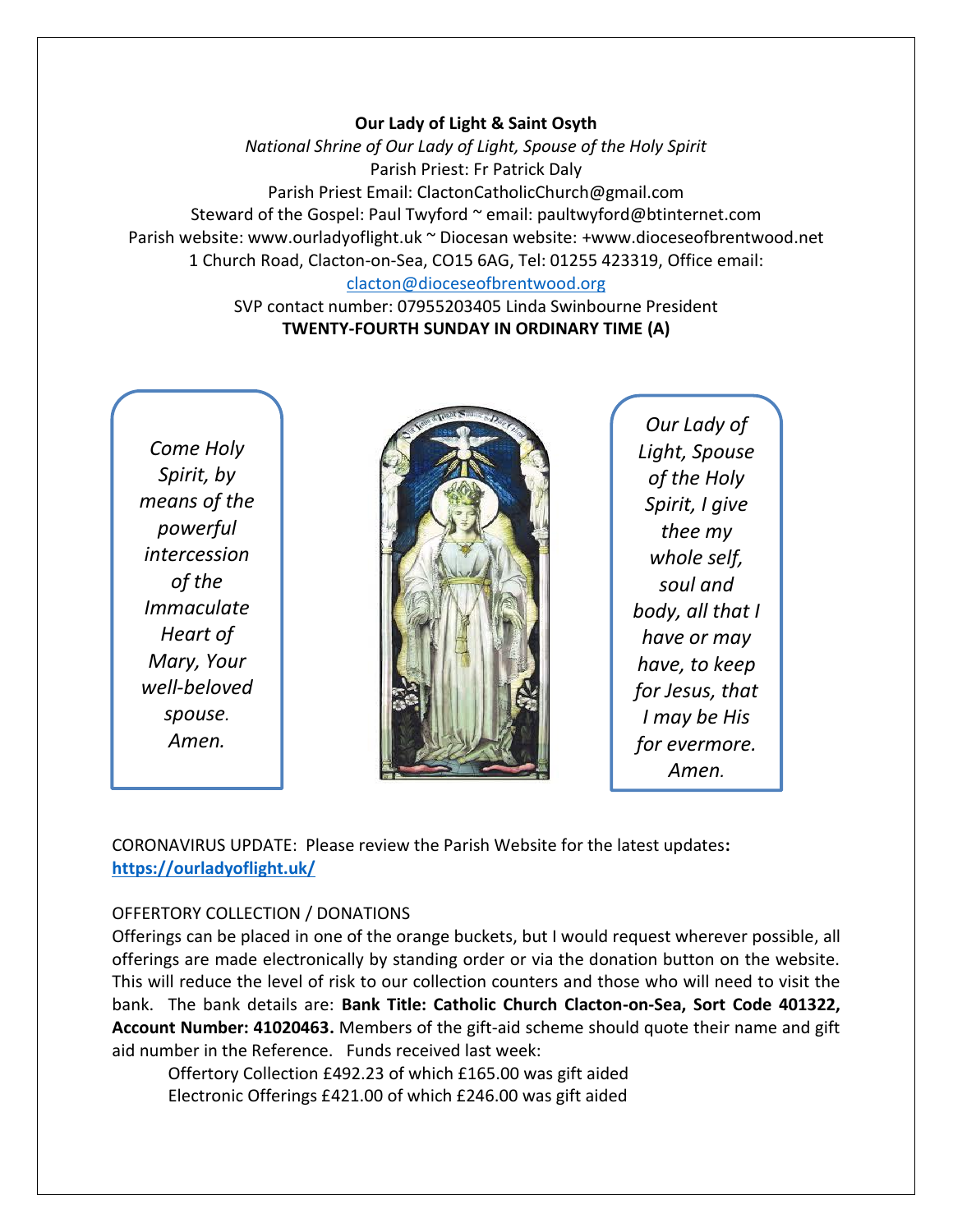Thank you for your generosity, for Gift Aiding your offerings, and for your support of the parish. Fr Patrick

RESUMPTION OF PUBLIC MASS: Please follow the instructions of the Church Stewards and allow plenty of time before Mass starts to sanitize your hands and complete registration. Attendance at Mass is restricted to 50 people. **I would, therefore, ask that those who are able to attend Mass in the week to refrain from attending Mass at the weekends to allow others the opportunity.** Thank you for your understanding and co-operation. Fr Patrick.

SECOND COLLECTION: Education Sunday in support of our Catholic Schools. Please use gift-aid envelopes/black buckets in church. You can also give via the donation button on the website or by a one-off electronic transfer.

SECOND COLLECTION NEXT WEEKEND: Home Mission Sunday in support of evangelization in England and Wales.

FIRST HOLY COMMUNION PROGRAMME 2020/21: We will be commencing the new programme by Zoom in October. Please introduce yourself and your child to me at Mass if you wish to join the programme. **Closing date for applications is Sunday 20th September 2020**.

UPDATE ON REPAIRS TO THE CHURCH ROOF: The work is progressing well. The missing lead is being replaced with Stainless Steel which has no scrap value. The parish is paying for the repairs.

#### **MATTHEW 18:21-35**

In the Gospel from Matthew, Peter asked Jesus, 'Lord, how often must I forgive my brother if he wrongs me? As often as seven times'? Jesus answered, 'Not seven, I tell you, but seventyseven times'! Jesus then told the 'Parable of the unforgiving debtor' to the disciples. A servant owned ten thousand talents to the king and had no means of repaying the debt. How much is ten thousand talents? I have tried to work out approximately the value in today's money. According to Google, a typical gold talent weighed approximately 75 pounds. I calculate that at today's price of gold at \$1,936.00 per ounce, ten thousand talents would be worth approximately 23 billion dollars or 18 billion pounds. This is a personal debt beyond our imagination! The servant threw himself down at his master's feet and said, 'Give me time' and 'I will pay the whole sum'. This was clearly an impossible and unrealistic promise. The king felt sorry for the servant and cancelled the debt. The king's mercy was beyond our comprehension. God's mercy is beyond our comprehension.

The servant then refused to forgive his fellow servant's debt of one hundred denarii. A denarius was one day's pay for a typical labourer. At a rate of £100 per day, this would represent a debt of approximately £10,000 or 2.4 millionth of the debt cancelled by the king! The servant had the debtor thrown into prison for the debt of one hundred denarii. The king found out and told the wicked servant, 'I cancelled all that debt of yours when you appealed to me. Were you not bound, then, to have pity on your fellow servant just as I had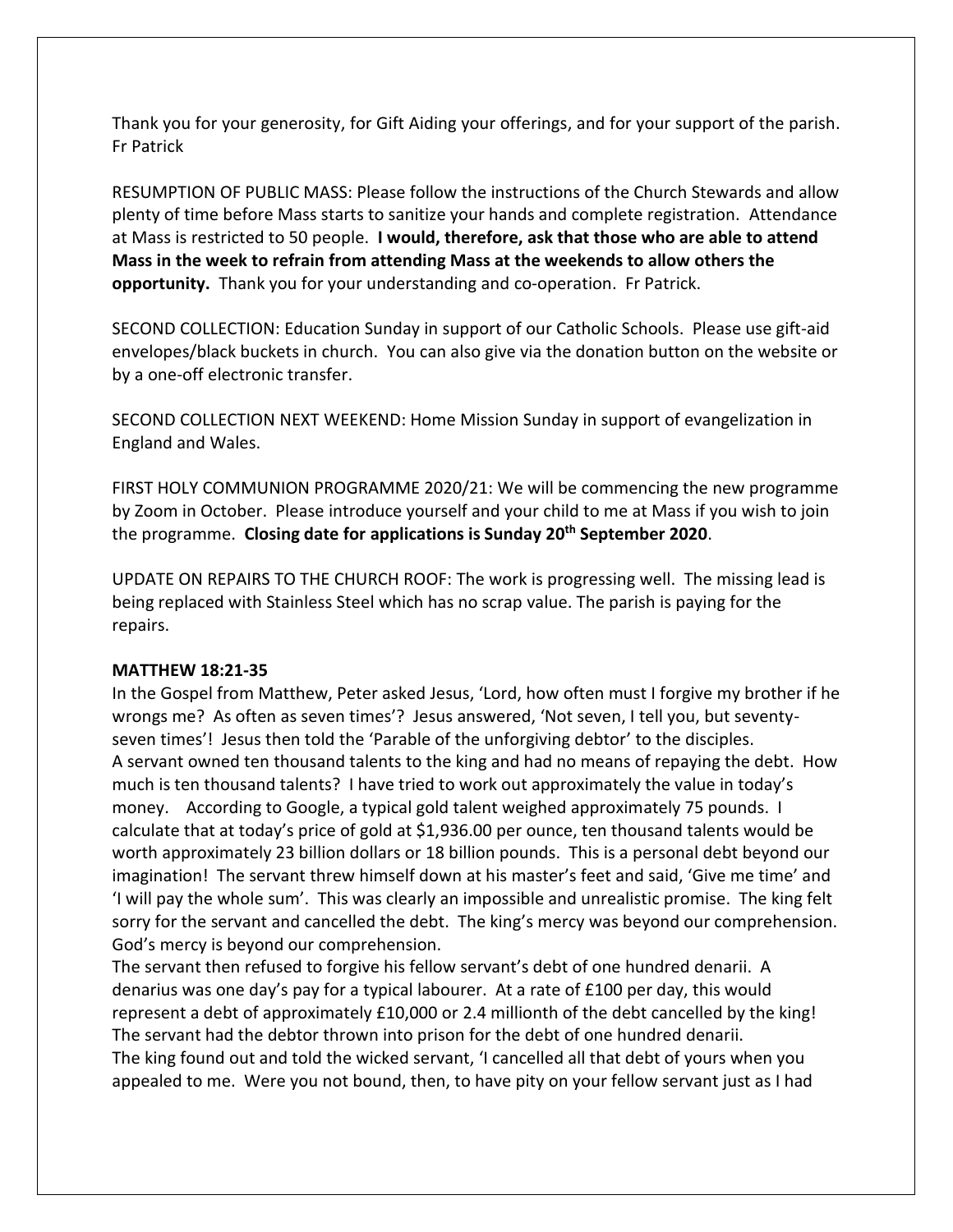pity on you'? The servant was handed over to the torturers until he paid all his debt. He could clearly never repay such a debt.

What does this parable mean to us? Jesus tells us that this is how his heavenly Father will deal with us unless we forgive each other from our hearts. God sent His Only Son into the world to die on a cross for the reconciliation of humanity. Jesus Christ, the Second Person of the Blessed Trinity, incarnated through the Blessed Virgin Mary and the Holy Spirit descended into humanity to be the perfect sacrifice for our sins. God has given His very self out of love for each one of us and the whole world. God's mercy has no limits. There is no offence, however serious, that cannot be forgiven through the Sacrament of Reconciliation. There is no one, however, wicked, and guilty, who may not confidently hope for forgiveness, provided he or she approaches God with honest repentance. True repentance demands that we forgive others that have hurt us.

We are all sinners. We are all debtors to the mercy of God. God has cancelled our debts. He has defeated death and sin. God has promised all that believe in His Son Jesus Christ will receive eternal life. He does not hold our many sins against us. We will shortly pray the prayer Jesus gave to us. In the Our Father we declare, 'forgive our trespassers as we forgive those who trespass against us'. St Paul tells us, 'Owe no one anything, except love'. Jesus has commanded us to 'love one another as I have loved you'. There can be no room for grievances, anger or resentment in a heart that genuinely loves God and our neighbour. Grievances, anger, or resentment destroy our relationship with God. They destroy our relationships with one another. We can only forgive others during our lives. It is too late when we are dead. If we just consider the gift of unlimited love and mercy we have received from God, we cannot but be people of love, mercy, and forgiveness. Our Christian faith demands that we give witness of love and mercy to the whole world.

| Saturday 12 <sup>th</sup> September | $9.30$ am.              | <b>MASS: Personal Intentions</b><br>of my family. |
|-------------------------------------|-------------------------|---------------------------------------------------|
|                                     |                         | (Mary Pearce)                                     |
| Saturday 12 <sup>th</sup> September | 11.00 am to 12.00 noon. | SACRAMENT OF                                      |
|                                     |                         | <b>RECONCILIATION</b>                             |
|                                     |                         | (In the presbytery garden)                        |
| Saturday 12 <sup>th</sup> September | 11.00 am to 1.00 pm     | Church open for private                           |
|                                     |                         | prayer with Exposition of                         |
|                                     |                         | the Blessed Sacrament.                            |
| Saturday 12 <sup>th</sup> September | 6.00 pm.                | <b>MASS: Anne Keston RIP</b>                      |
| Vigil Mass of the Twenty-           |                         | (Mum & Family)                                    |
| Fourth Sunday in Ordinary           |                         |                                                   |
| Time (A). Education Sunday.         |                         |                                                   |
|                                     |                         |                                                   |
|                                     |                         |                                                   |

## **MASSES WILL BE OPEN TO A MAXIMUM OF 50 PEOPLE IN THE CHURCH**